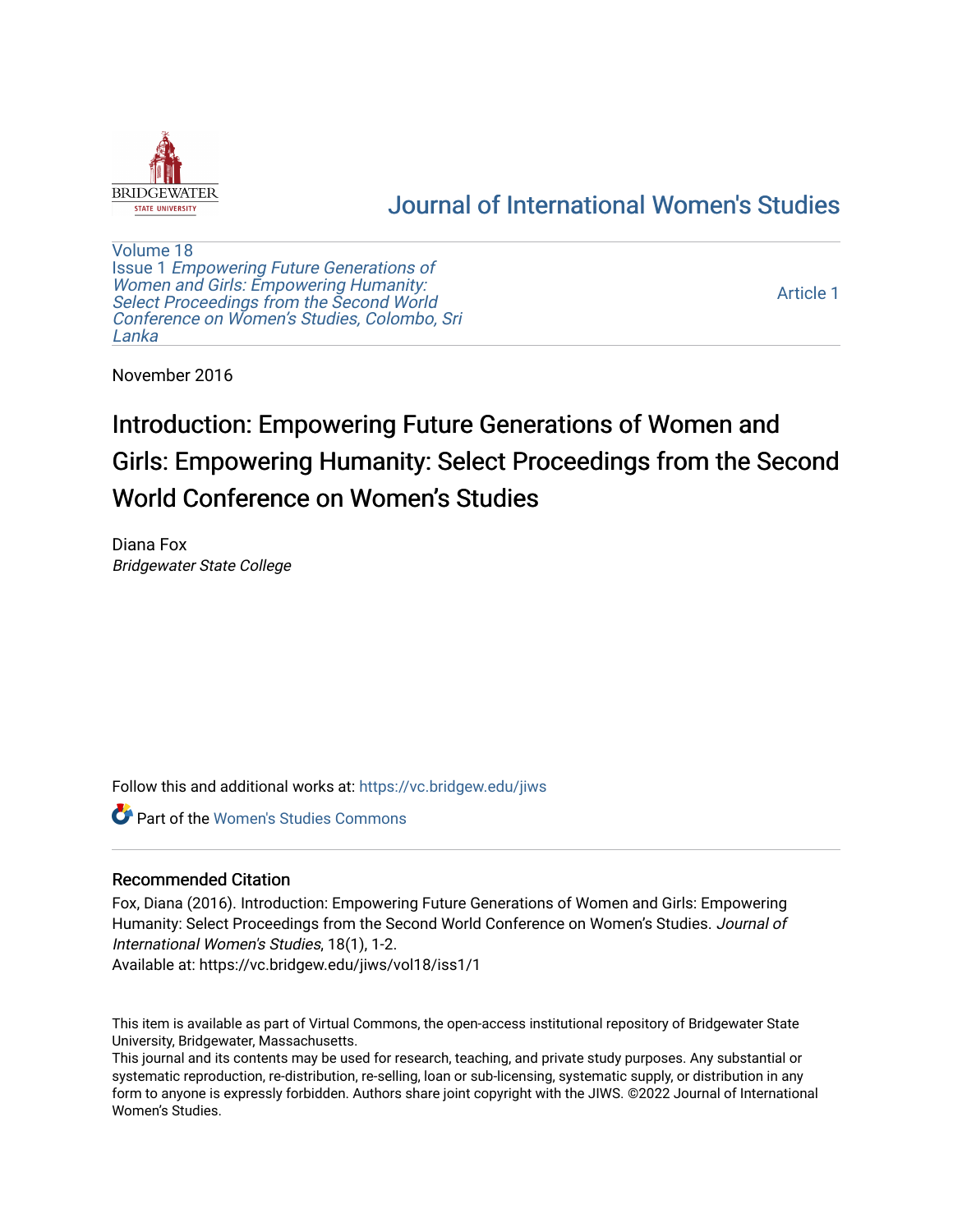#### Fox: Introduction

## **Introduction: Empowering Future Generations of Women and Girls: Empowering Humanity: Select Proceedings from the Second World Conference on Women's Studies**

## By Diana J. Fox<sup>[1](#page-1-0)</sup>

The current collection of articles was first presented as papers at the Second World Conference on Women's Studies, hosted by The International Institute of Knowledge Management (TIIKM), May 5-6, 2016 in Colombo, Sri Lanka. Authors subsequently built on their conference presentations, transforming them into scholarly articles with activist recommendations for change—the hallmark of the JIWS. It was my great pleasure to serve as conference co-organizer and special issue editor for the present collection. Here, we have an opportunity to focus our attention on the insights of SE Asian feminist scholar-activists, both women and men, whose research marks a significant contribution to global knowledge of the region's challenges and achievements regarding gender equality.

Paper topics include—among others—young Cambodian women's expressions of selfdetermination and agency through zines (on-line, self-published magazines); the increasing visibility and contributions of women artists—both formally trained in elite institutions and through local village practices—in various parts of India; analyses of Indian laws pertaining to sexual harassment and domestic violence; the role of university education for Pakistani young women's understanding of their social status; the impact of advertising images of idealized notions of femininity on Indian women's sense of self, as well as the burgeoning of ads with social messaging including LGBT rights; increasing roles for women in small-scale organic farming of cardamom in Nepal and their subsequent empowerment; the incorporation of women into previously male professions, including the police in India; women's challenges as invisible, subcontracted laborers in India; the possibilities of Buddhist practice for expanding feminist consciousness, globally; and an analysis of women's experiences of micro-credit, with recommendations for improvement, in rural Bangladesh. The issue begins with the keynote address I delivered on the opening day of the conference.

 $\overline{\phantom{a}}$ 

1

<span id="page-1-0"></span> $1$  Diana Fox is a cultural and applied anthropologist, scholar-activist, diversity consultant and documentary film producer. Her work focuses on the Anglophone Caribbean, particularly Jamaica and Trinidad & Tobago where she researches issues of gender and sexual diversity, women's social movement activism for ecological sustainability, women's human rights and transnational feminisms and activism. She serves on a number of boards and committees including the Sexualities Working Group of the Caribbean Studies Association (CSA), the international advisory board of the Fondes Amandes Community Reforestation Project (FACRP) in Trinidad and Tobago, as faculty representative for BSU's Presidential Advisory Board to end Campus Sexual Violence and is the Founder and Editor of the open access, online Journal of International Women's Studies. Dr. Fox is the executive producer of the documentary film, Earth, Water, Woman: Community and Sustainability in Trinidad and Tobago in conjunction with Sarafinaproductions. She is currently collaborating with J-FLAG, the first Jamaican LGBT human rights organization on a documentary titled Many Loves, One Heart: Stories of Diversity and Resilience.